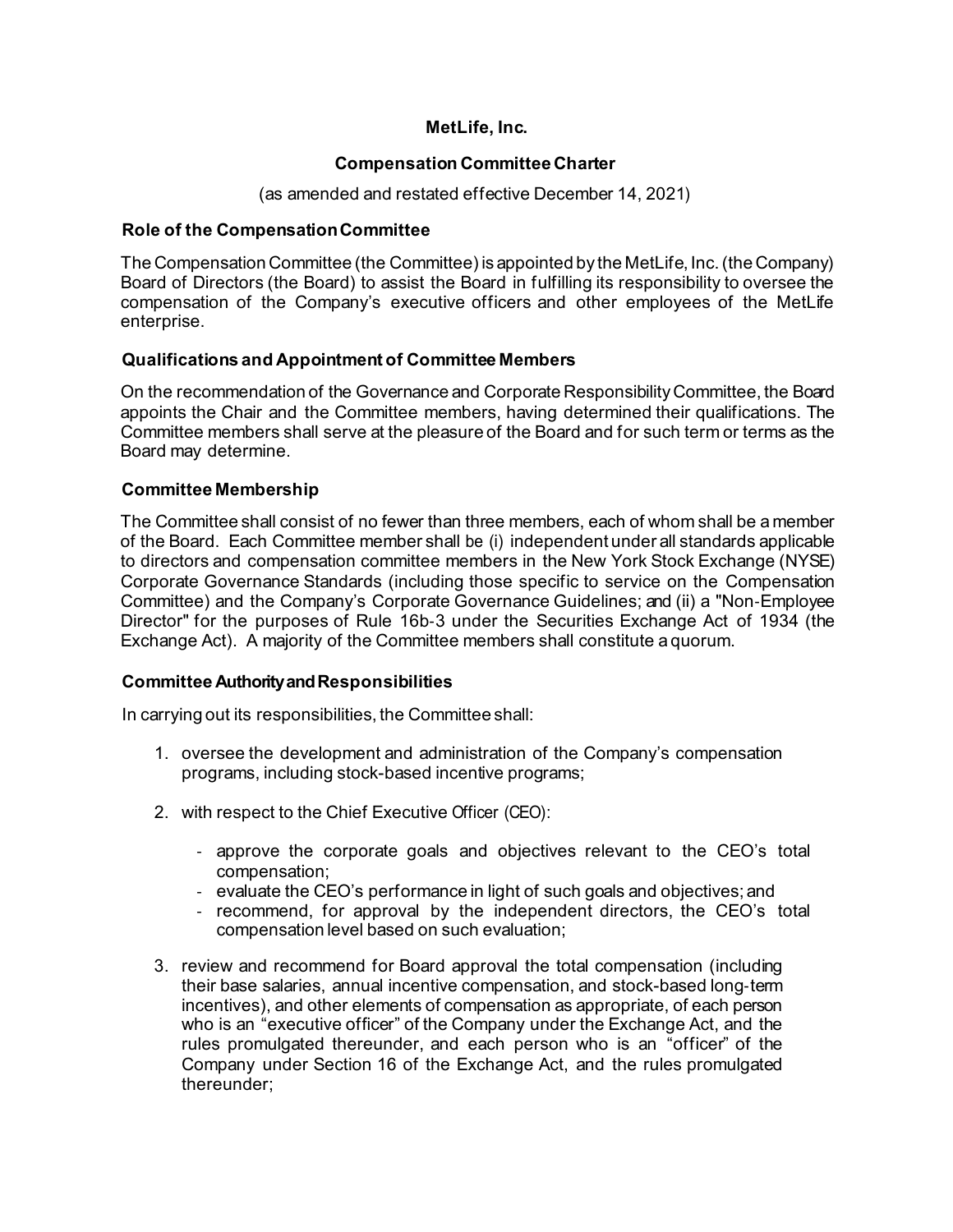- 4. review and approve, or recommend for Board approval, changes in the Company's compensation programs and plans, and the Company's policies regarding perquisites and other personal benefits provided to the Company's executive officers;
- 5. periodically review the competitiveness of the Company's compensation programs;
- 6. oversee management's efforts to ensure that the Company's compensation programs do not encourage excessive or inappropriate risk‐taking;
- 7. periodically review the Company's Performance-Based Compensation Recoupment Policy, amend the policy as it deems appropriate, and oversee its application;
- 8. elect or appoint Company officers at the vice president level and below and make recommendations to the Board about the election or appointment of Company officers at the senior vice president leveland above; and
- 9. on behalf of the Board, oversee the administration of MetLife Group, Inc.'s benefit programs.

#### **Committee Advisors**

The Committee may, in its sole discretion, retain or obtain the advice of a compensation consultant, independent legal counsel or other advisor (each, an Advisor). The Committee is not required to implement or act consistently with the advice or recommendations of any Advisor, but retains the ability and obligation to exercise its own judgment in fulfillment of its duties.

The Committee may select or receive advice from any Advisors it prefers, including Advisors who are not independent. The Committee may select an Advisor only after taking into consideration all factors related to that person's independence from management that it determines relevant, including each of the factors it is required to take into consideration under the NYSE Corporate Governance Standards; provided, however, that the Committee is not required to conduct this review with respect to the Company's in‐house legal counsel or other Advisor exempt from this requirement under the NYSE Corporate Governance Standards.

The Committee shall be directly responsible for the appointment, compensation and oversight of the work of any Advisor it retains. The Company shall provide for appropriate funding, as determined by the Committee, for payment of reasonable compensation to an Advisor retained by the Committee.

## **Additional Committee Authority**

The Committee may delegate to a subcommittee or to the CEO or other Company officer such of its duties and responsibilities as the Committee deems to be in the best interests of the Company, provided such delegation is not prohibited by law, regulation or the NYSE Corporate Governance Standards.

The Committee may also conduct or authorize investigations into any matter within the scope